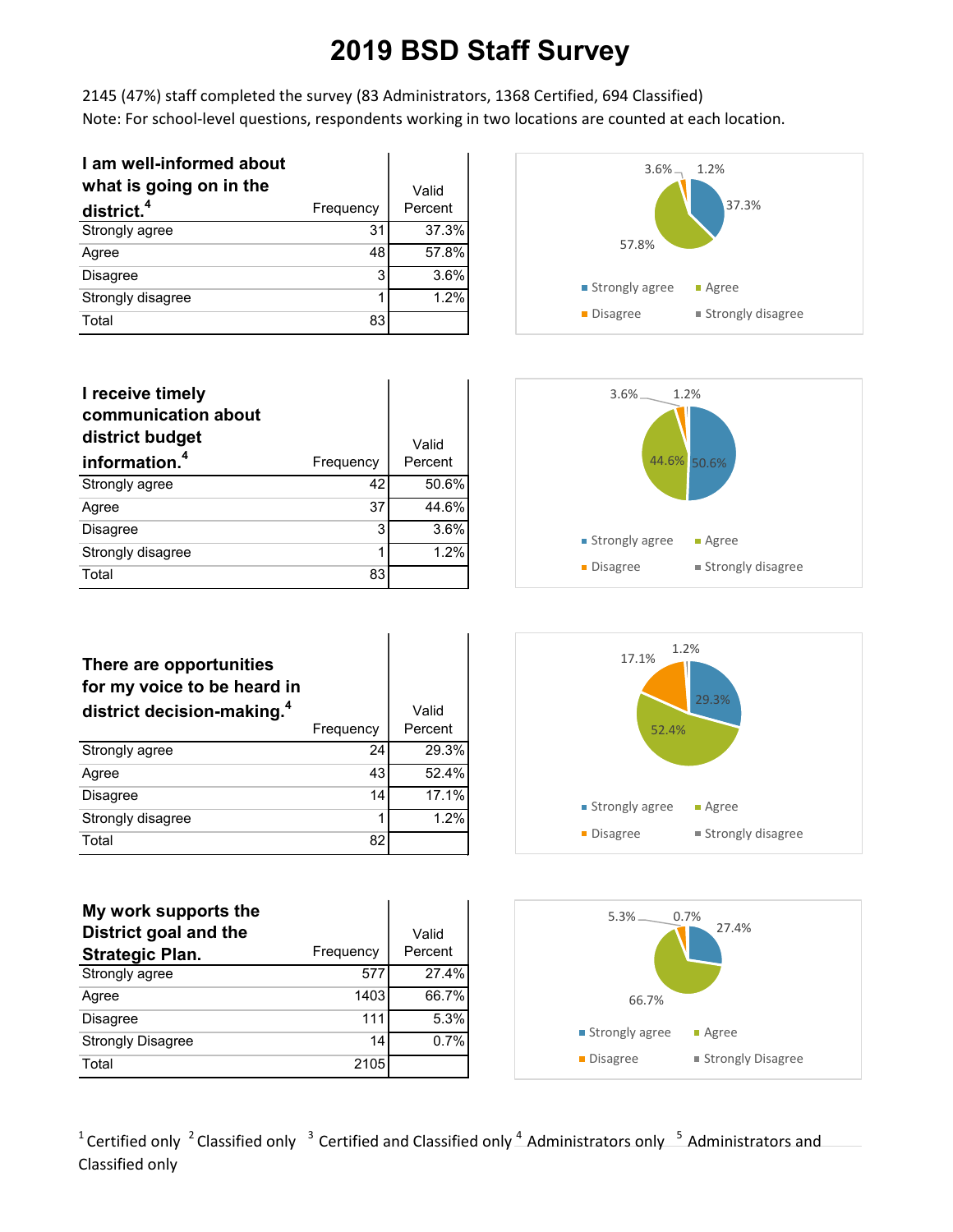| I receive timely         |           |         |
|--------------------------|-----------|---------|
| communication about the  |           | Valid   |
| <b>Strategic Plan.</b>   | Frequency | Percent |
| Strongly agree           | 215       | 10.4%   |
| Agree                    | 1360      | 66.0%   |
| <b>Disagree</b>          | 415       | 20.1%   |
| <b>Strongly Disagree</b> | 72        | 3.5%    |
| Total                    | 2062      |         |

#### **Compared to last year, I**

| feel better informed about |           |          |
|----------------------------|-----------|----------|
| what is happening in the   |           | Valid    |
| district.                  | Frequency | Percent  |
| Strongly agree             | 105       | 5.4%     |
| Agree                      | 907       | 46.6%    |
| <b>Disagree</b>            | 717       | 36.8%    |
| <b>Strongly Disagree</b>   | 217       | $11.2\%$ |
| Total                      | 1946      |          |

| I feel welcome and      |           |         |
|-------------------------|-----------|---------|
| accepted at my place of |           | Valid   |
| work.                   | Frequency | Percent |
| Strongly agree          | 1060      | 57.1%   |
| Agree                   | 680       | 36.7%   |
| <b>Disagree</b>         | 86        | 4.6%    |
| Strongly disagree       | 29        | 1.6%    |
| Total                   | 1855      |         |

#### **I generally feel safe at my school or department this**

| vear                     | Frequency | Percent |
|--------------------------|-----------|---------|
| <b>Strongly Agree</b>    | 822       | 44.6%   |
| Agree                    | 786       | 42.6%   |
| Disagree                 | 172       | 9.3%    |
| <b>Strongly Disagree</b> | 64        | 3.5%    |
| Total                    | 1844      |         |

### **I am well-informed about**

| what is going on in my             |           | Valid   |
|------------------------------------|-----------|---------|
| school or department. <sup>3</sup> | Frequency | Percent |
| Strongly agree                     | 579       | 32.8%   |
| Agree                              | 844       | 47.9%   |
| <b>Disagree</b>                    | 271       | 15.4%   |
| Strongly disagree                  | 69        | 3.9%    |
| Total                              | 1763      |         |











<sup>1</sup> Certified only <sup>2</sup> Classified only <sup>3</sup> Certified and Classified only <sup>4</sup> Administrators only <sup>5</sup> Administrators and Classified only

Valid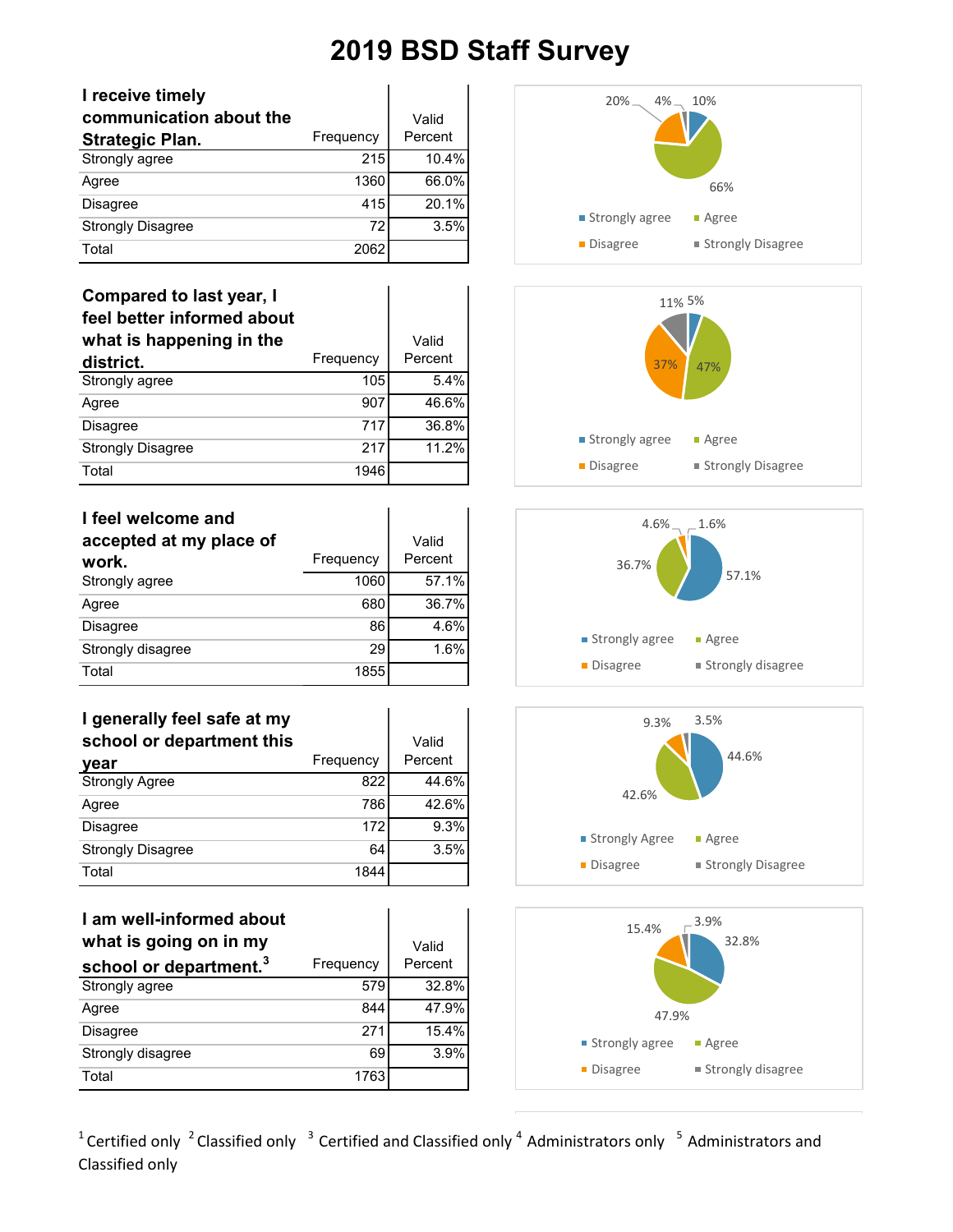| There are opportunities<br>for my voice to be heard in<br>school-wide decisions. <sup>3</sup> | Frequency | Valid<br>Percent |
|-----------------------------------------------------------------------------------------------|-----------|------------------|
| Strongly agree                                                                                | 484       | 27.5%            |
| Agree                                                                                         | 812       | 46.2%            |
| <b>Disagree</b>                                                                               | 353       | 20.1%            |
| Strongly disagree                                                                             | 110       | 6.3%             |
| Total                                                                                         | 1759      |                  |

|                                 |           | Valid   |
|---------------------------------|-----------|---------|
| My work is valued. <sup>5</sup> | Frequency | Percent |
| Strongly agree                  | 268       | 40.5%   |
| Agree                           | 321       | 48.5%   |
| <b>Disagree</b>                 | 58        | 8.8%    |
| Strongly disagree               | 15        | 2.3%    |
| Total                           | 662       |         |

| I have the knowledge and<br>skills to do my job well. <sup>5</sup> | Frequency | Valid<br>Percent |
|--------------------------------------------------------------------|-----------|------------------|
| Strongly agree                                                     | 385       | 57.4%            |
| Agree                                                              | 272       | 40.5%            |
| <b>Disagree</b>                                                    | 9         | 1.3%             |
| Strongly disagree                                                  | 5         | $0.7\%$          |
| Total                                                              | 671       |                  |

| I feel supported in my   |           | Valid   |
|--------------------------|-----------|---------|
| work. <sup>5</sup>       | Frequency | Percent |
| Strongly agree           | 282       | 42.3%   |
| Agree                    | 296       | 44.4%   |
| <b>Disagree</b>          | 74        | 11.1%   |
| <b>Strongly Disagree</b> | 14        | 2.1%    |
| Total                    | 666       |         |

| How confident are you<br>that you have the<br>resources and support to<br>engage students with |           | Valid   |
|------------------------------------------------------------------------------------------------|-----------|---------|
| challenging behaviors? <sup>1</sup>                                                            | Frequency | Percent |
| Extremely confident                                                                            | 64        | 5.7%    |
| Quite confident                                                                                | 288       | 25.5%   |
| Somewhat confident                                                                             | 376       | 33.3%   |
| Slightly confident                                                                             | 237       | 21.0%   |
| Not at all confident                                                                           | 165       | 14.6%   |
| Total                                                                                          | 1130      |         |









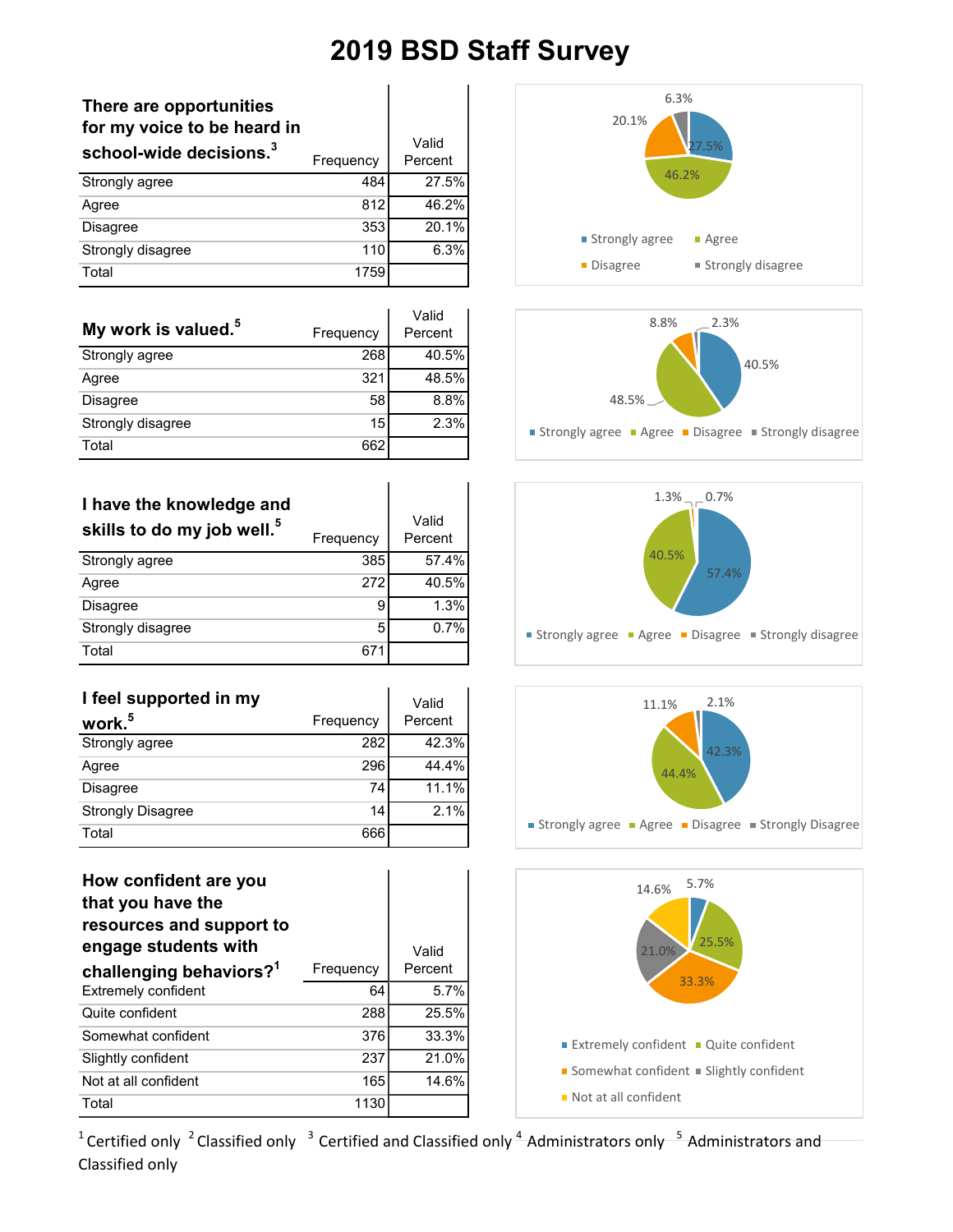| How confident are you<br>that you have the<br>resources and support to<br>engage students who are |           | Valid   |
|---------------------------------------------------------------------------------------------------|-----------|---------|
| not motivated? <sup>1</sup>                                                                       | Frequency | Percent |
| <b>Extremely confident</b>                                                                        | 51        | 4.5%    |
| Quite confident                                                                                   | 280       | 24.8%   |
| Somewhat confident                                                                                | 438       | 38.8%   |
| Slightly confident                                                                                | 203       | 18.0%   |
| Not at all confident                                                                              | 156       | 13.8%   |
| Total                                                                                             | 1128      |         |



| I feel confident in my              | Very      | Somewhat  | Not       |
|-------------------------------------|-----------|-----------|-----------|
| ability to $\overline{a}$           | confident | confident | confident |
| Teach to the assigned learning      | 941       | 164       | 10        |
| targets                             |           |           |           |
| Align assessments to learning       | 920       | 182       | 11        |
| targets                             |           |           |           |
| Use formative assessment            | 907       | 194       | 11        |
| process to monitor/ adjust          |           |           |           |
| classroom                           |           |           |           |
| Collect evidence around a learning  | 915       | 177       | 12        |
| target(s)                           |           |           |           |
| Accurately report achievement       | 879       | 206       | 22        |
| relative to learning targets        |           |           |           |
| Provide differentiation strategies  | 537       | 523       | 44        |
| for ELL students                    |           |           |           |
| Differentiate instruction           | 650       | 421       | 33        |
| Use data to identify learning needs | 782       | 302       | 23        |
| and implement instruction           |           |           |           |
| Integrate technology into           | 624       | 438       | 45        |
| instruction                         |           |           |           |
| Use culturally relevant teaching    | 710       | 372       | 21        |
| practices                           |           |           |           |

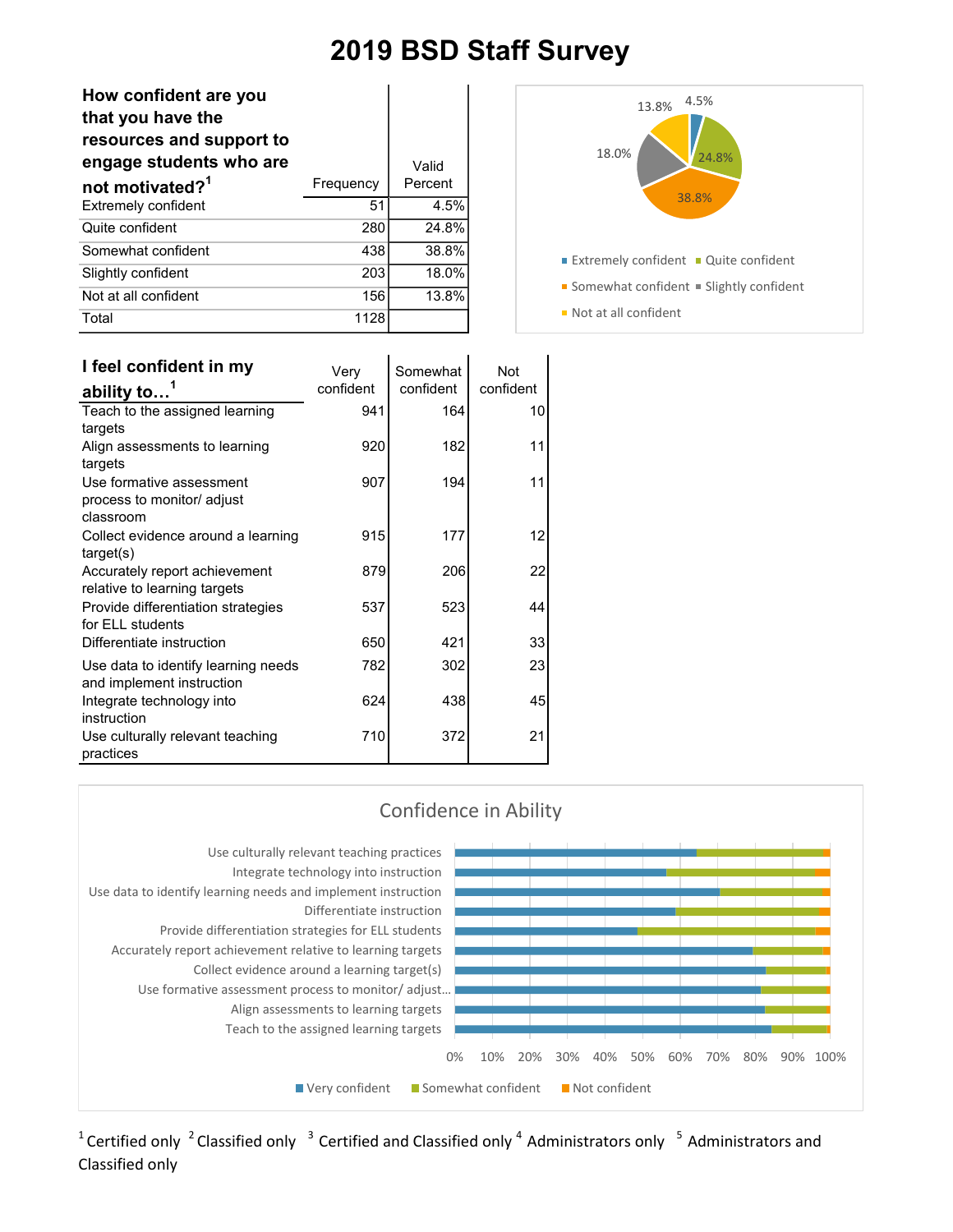Valid Percent

#### **The 5D+ Instructional Framework and the feedback I have received from my principal on the framework has helped me improve my instructional practices.<sup>1</sup>** Frequency Strongly agree 100 9.1% Agree 552 50.1% Disagree 309 28.0%

| Total                                                                                                 | 1102      |                  |
|-------------------------------------------------------------------------------------------------------|-----------|------------------|
| <b>Wednesday teacher-</b><br>directed collaboration is<br>improving teacher<br>practice. <sup>4</sup> | Frequency | Valid<br>Percent |
| Strongly agree                                                                                        | 20        | 40.0%            |
|                                                                                                       |           |                  |
| Agree                                                                                                 | 22        | 44.0%            |
| <b>Disagree</b>                                                                                       | 8         | 16.0%            |
| Strongly disagree                                                                                     | 0         | $0.0\%$          |
| Total                                                                                                 | 50        |                  |

Strongly disagree 141 12.8%

| Wednesday administrator-<br>directed collaboration is<br>improving teacher<br>practice. <sup>4</sup> | Frequency | Valid<br>Percent |
|------------------------------------------------------------------------------------------------------|-----------|------------------|
| Strongly agree                                                                                       | 24        | 48.0%            |
| Agree                                                                                                | 23        | 46.0%            |
| <b>Disagree</b>                                                                                      | 3         | 6.0%             |
| Strongly disagree                                                                                    | 0         | $0.0\%$          |
| Total                                                                                                | 50        |                  |

| <b>Wednesday Week 3</b><br>professional development<br>is improving teacher<br>practice. <sup>4</sup> | Frequency | Valid<br>Percent |
|-------------------------------------------------------------------------------------------------------|-----------|------------------|
| Strongly agree                                                                                        | 17        | 34.7%            |
| Agree                                                                                                 | 26        | 53.1%            |
| Disagree                                                                                              | 6         | 12.2%            |
| Strongly disagree                                                                                     | C         | $0.0\%$          |
| Total                                                                                                 | 49        |                  |







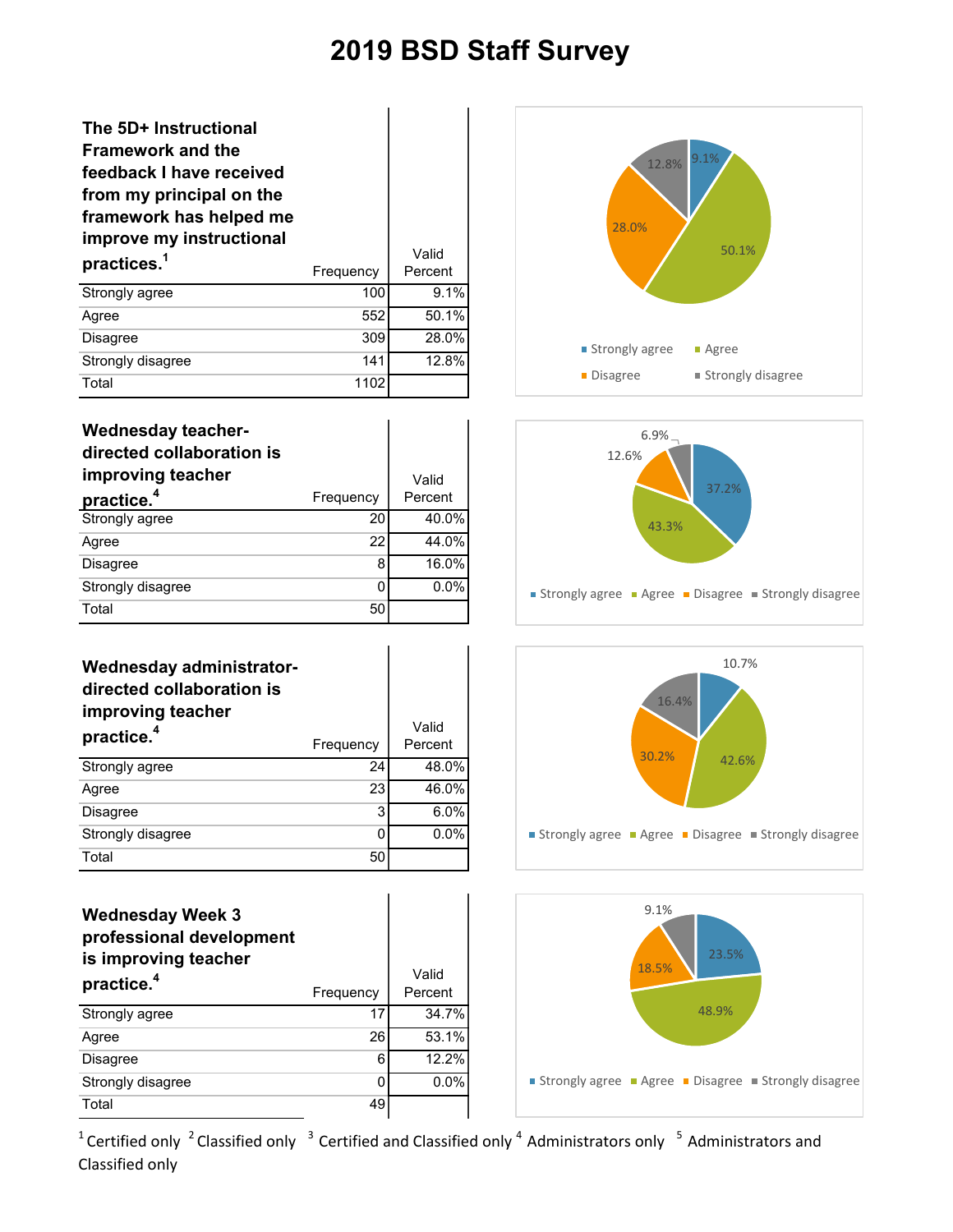| <b>Wednesday teacher-</b><br>directed collaboration is<br>improving my practice. <sup>1</sup> | Frequency | Valid<br>Percent |
|-----------------------------------------------------------------------------------------------|-----------|------------------|
| Strongly agree                                                                                | 408       | 37.2%            |
| Agree                                                                                         | 475       | 43.3%            |
| <b>Disagree</b>                                                                               | 138       | 12.6%            |
| Strongly disagree                                                                             | 76        | 6.9%             |
| Total                                                                                         | 1097      |                  |

| Wednesday administrator-<br>directed collaboration is<br>improving my practice. <sup>1</sup> | Frequency | Valid<br>Percent |
|----------------------------------------------------------------------------------------------|-----------|------------------|
| Strongly agree                                                                               | 117       | 10.7%            |
| Agree                                                                                        | 465       | 42.6%            |
| <b>Disagree</b>                                                                              | 330       | 30.2%            |
| Strongly disagree                                                                            | 179       | 16.4%            |
| Total                                                                                        | 1091      |                  |

| 6.9%<br>$12.6\%$<br>37.2%<br>43.3%                      |
|---------------------------------------------------------|
| ■ Strongly agree ■ Agree ■ Disagree ■ Strongly disagree |



| <b>Wednesday Week 3</b><br>professional development<br>is improving my practice. <sup>1</sup> | Frequency | Valid<br>Percent |
|-----------------------------------------------------------------------------------------------|-----------|------------------|
| Strongly agree                                                                                | 251       | 23.5%            |
| Agree                                                                                         | 523       | 48.9%            |
| <b>Disagree</b>                                                                               | 198       | 18.5%            |
| Strongly disagree                                                                             | 97        | 9.1%             |
| Total                                                                                         | 1069      |                  |





| The performance of my<br>students has improved as<br>a result of having time to<br>collaborate with my |           | Valid   |
|--------------------------------------------------------------------------------------------------------|-----------|---------|
| peers. <sup>1</sup>                                                                                    | Frequency | Percent |
| Strongly agree                                                                                         | 317       | 30.5%   |
| Agree                                                                                                  | 456       | 43.9%   |
| Disagree                                                                                               | 177       | 17.1%   |
| Strongly disagree                                                                                      | 88        | 8.5%    |
| Total                                                                                                  | 1038      |         |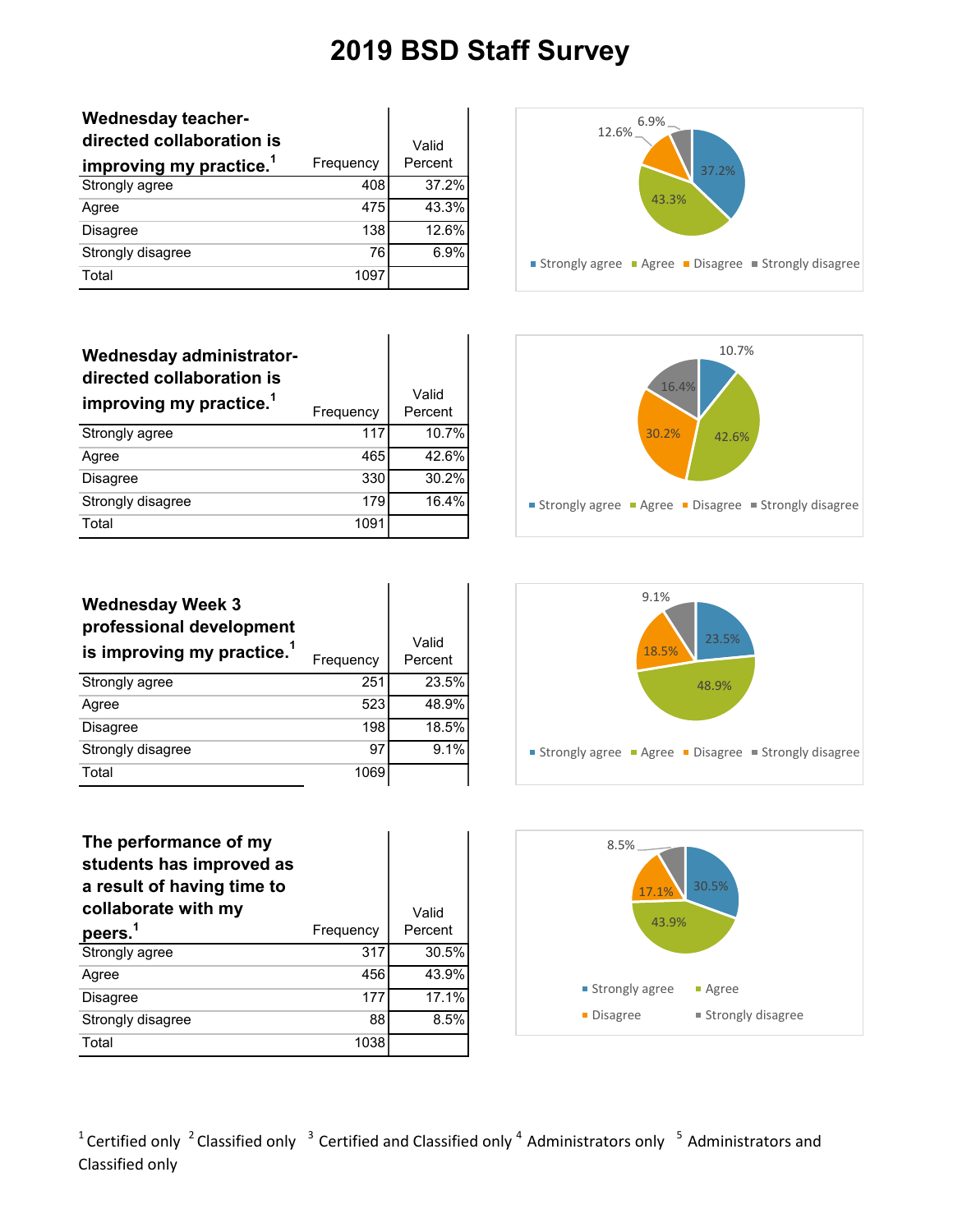| The district- or school-<br>level professional<br>development I participated<br>in this year (outside of<br><b>Wednesday Early Release)</b><br>has improved my<br>instructional practice. <sup>1</sup> | Frequency | Valid<br>Percent |
|--------------------------------------------------------------------------------------------------------------------------------------------------------------------------------------------------------|-----------|------------------|
| Strongly agree                                                                                                                                                                                         | 171       | 17.1%            |
| Agree                                                                                                                                                                                                  | 618       | 61.7%            |
| Disagree                                                                                                                                                                                               | 160       | 16.0%            |
| Strongly disagree                                                                                                                                                                                      | 52        | 5.2%             |
| Total                                                                                                                                                                                                  | 1001      |                  |



| There have been<br>opportunities for me to<br>participate in Wednesday<br><b>Early Release professional</b><br>development. <sup>2</sup> | Frequency | Valid<br>Percent |
|------------------------------------------------------------------------------------------------------------------------------------------|-----------|------------------|
| Strongly agree                                                                                                                           | 124       | 21.2%            |
| Agree                                                                                                                                    | 229       | 39.1%            |
| <b>Disagree</b>                                                                                                                          | 152       | 26.0%            |
| Strongly disagree                                                                                                                        | 80        | 13.7%            |
| Total                                                                                                                                    | 585       |                  |

| Have you participated in<br>(as participant or leader)<br>in a Wednesday Early |           |         |
|--------------------------------------------------------------------------------|-----------|---------|
| <b>Release professional</b>                                                    |           | Valid   |
|                                                                                | Frequency | Percent |
| development? $2^2$                                                             |           |         |
| Yes                                                                            | 271       | 74.2%   |
| No                                                                             | 94        | 25.8%   |

| <b>Participation in Early</b><br><b>Release professional</b><br>development is improving |           | Valid   |
|------------------------------------------------------------------------------------------|-----------|---------|
| my work. <sup>2</sup>                                                                    | Frequency | Percent |
| Strongly agree                                                                           | 67        | 25.6%   |
| Agree                                                                                    | 150       | 57.3%   |
| <b>Disagree</b>                                                                          | 40        | 15.3%   |
| Strongly disagree                                                                        | 5         | 1.9%    |
| Total                                                                                    | 262       |         |





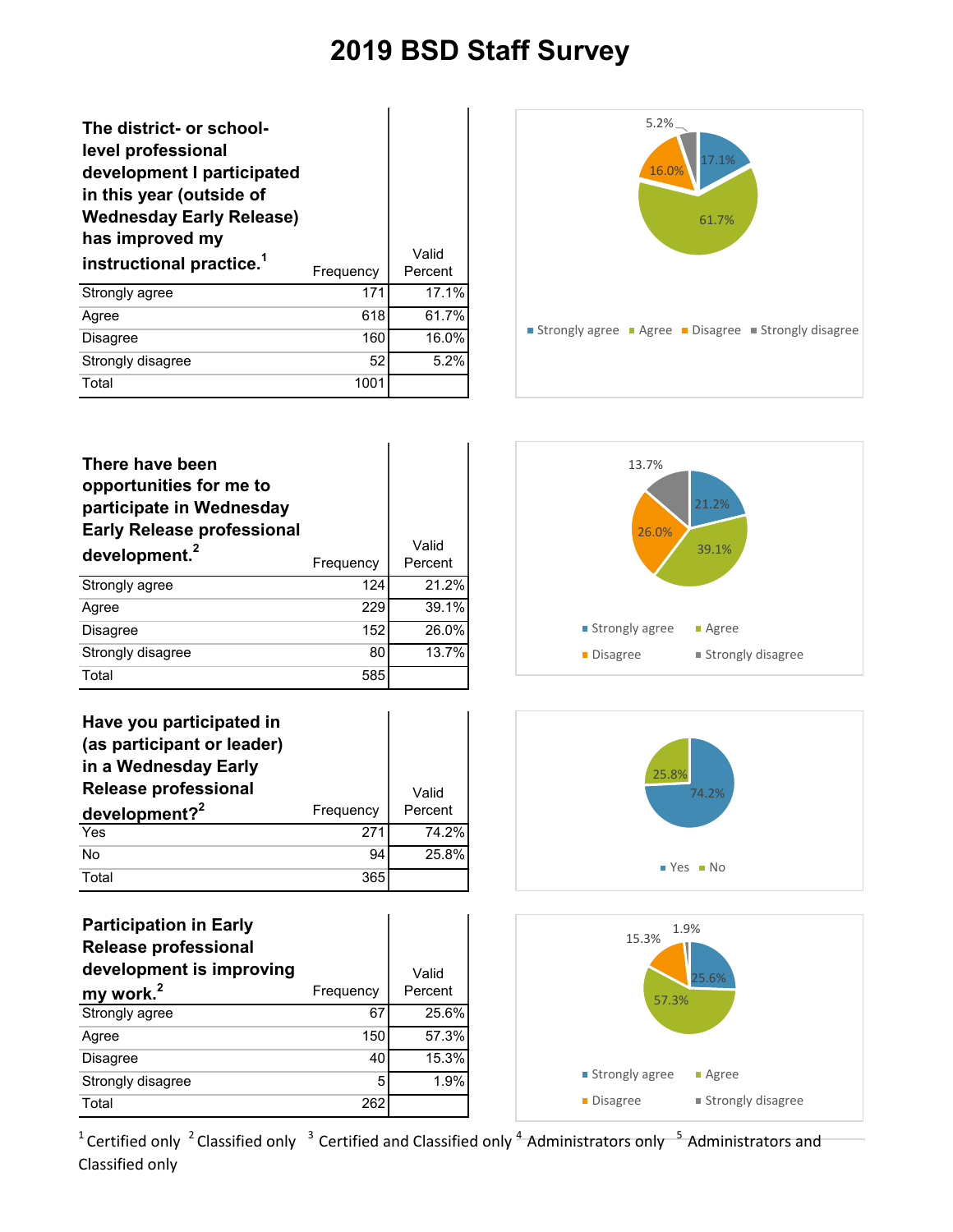| I have sufficient time to<br>collaborate with my |           | Valid   |
|--------------------------------------------------|-----------|---------|
| colleagues. <sup>1</sup>                         | Frequency | Percent |
| Strongly agree                                   | 196       | 17.4%   |
| Agree                                            | 616       | 54.8%   |
| <b>Disagree</b>                                  | 258       | 22.9%   |
| Strongly disagree                                | 55        | 4.9%    |
| Total                                            | 1125      |         |

| My school or department<br>has the necessary<br>technology available to<br>support my work. | Frequency | Valid<br>Percent |
|---------------------------------------------------------------------------------------------|-----------|------------------|
| Strongly agree                                                                              | 630       | 35.2%            |
| Agree                                                                                       | 951       | 53.1%            |
| <b>Disagree</b>                                                                             | 179       | 10.0%            |
| Strongly disagree                                                                           | 32        | 1.8%             |
| Total                                                                                       | 1792      |                  |





| I have easy access to data<br>to identify student |           |          |
|---------------------------------------------------|-----------|----------|
| learning needs and                                |           | Valid    |
| monitor student growth. <sup>1</sup>              | Frequency | Percent  |
| Strongly agree                                    | 266       | 23.0%    |
| Agree                                             | 734       | 63.5%    |
| <b>Disagree</b>                                   | 140       | $12.1\%$ |
| Strongly disagree                                 | 15        | 1.3%     |
| Total                                             | 1155      |          |



| Overall, I am satisfied with<br>my work environment. | Frequency | Valid<br>Percent |
|------------------------------------------------------|-----------|------------------|
| Strongly agree                                       | 556       | 31.4%            |
| Agree                                                | 933       | 52.7%            |
| <b>Disagree</b>                                      | 242       | 13.7%            |
| Strongly disagree                                    | 41        | 2.3%             |
| Total                                                | 1772      |                  |